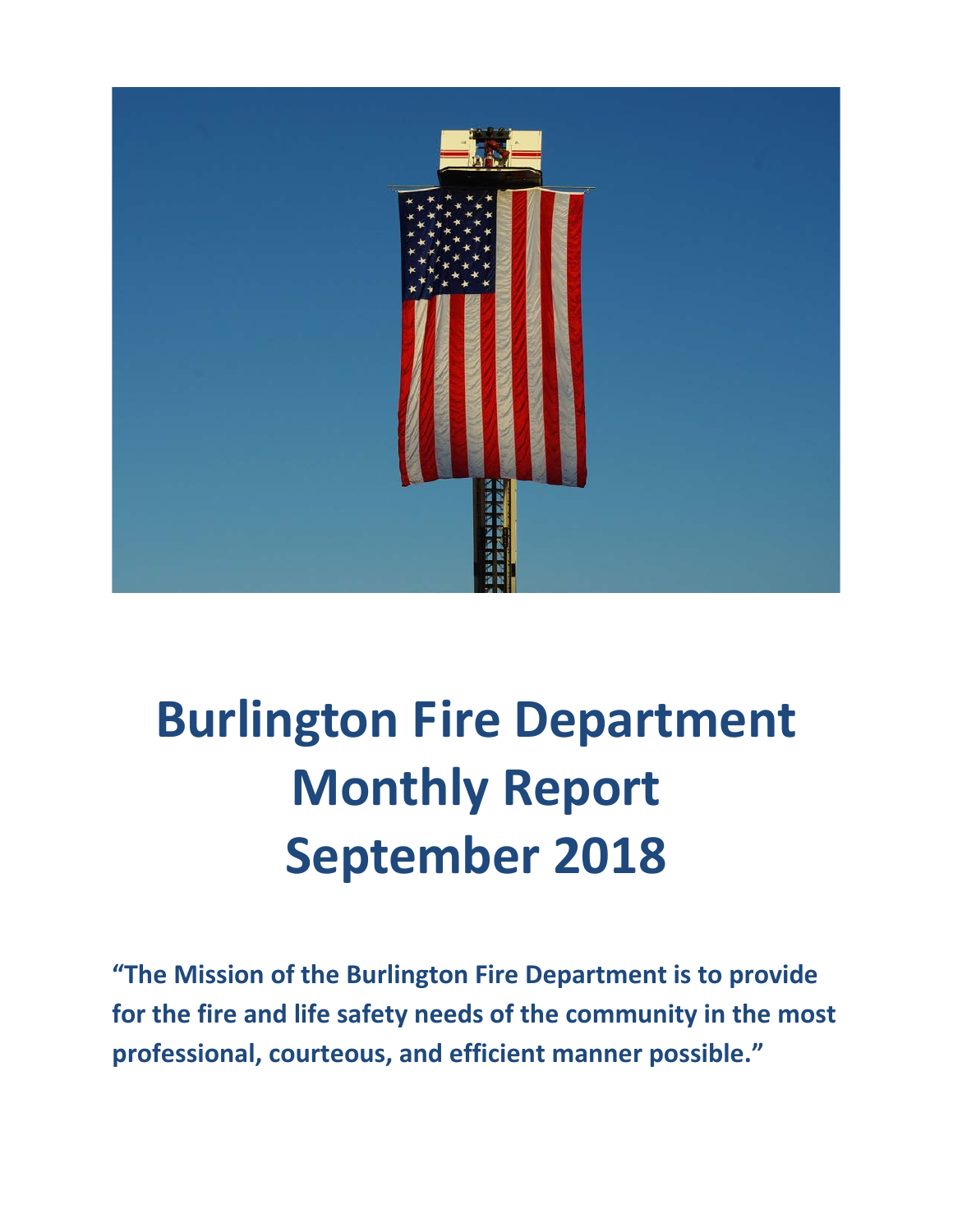#### **Operations**

The Burlington Fire Department responded to 421 calls for service in September. 297 calls were in the city limits of Burlington. 35% of the calls were overlapping. The average response time for all emergency calls was 6 minutes and 29 seconds. The average response time for emergency calls in Burlington was 5 minutes and 6 seconds. This time starts when we are dispatched and ends when we arrive on the scene.

Several members of the Burlington Fire Department volunteered their time to organize the fire service component of the Hero Camporee which was held at the Southeast Iowa Regional Airport on Saturday, September  $29<sup>th</sup>$ . They set up demonstrations, hands-on activities, and static displays. The demonstrations included an extrication exercise and an airport Crash Fire Rescue (CFR) simulated response. The Hero Camporee is a Scouting event that highlights 4 "hero" groups that include the military, EMS, law enforcement, and fire.



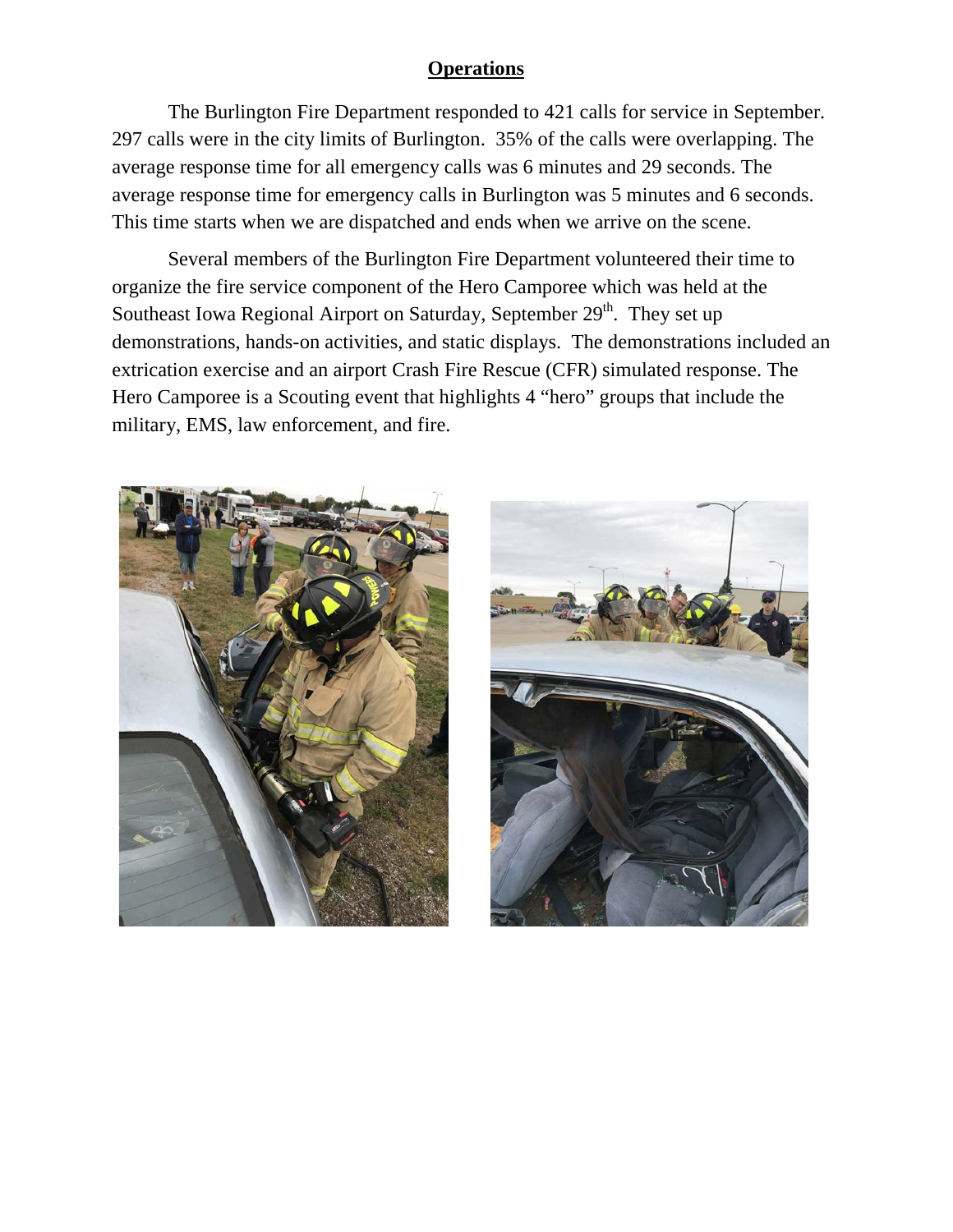

#### **Figure 1 - Major Incident Types (September 2018)**

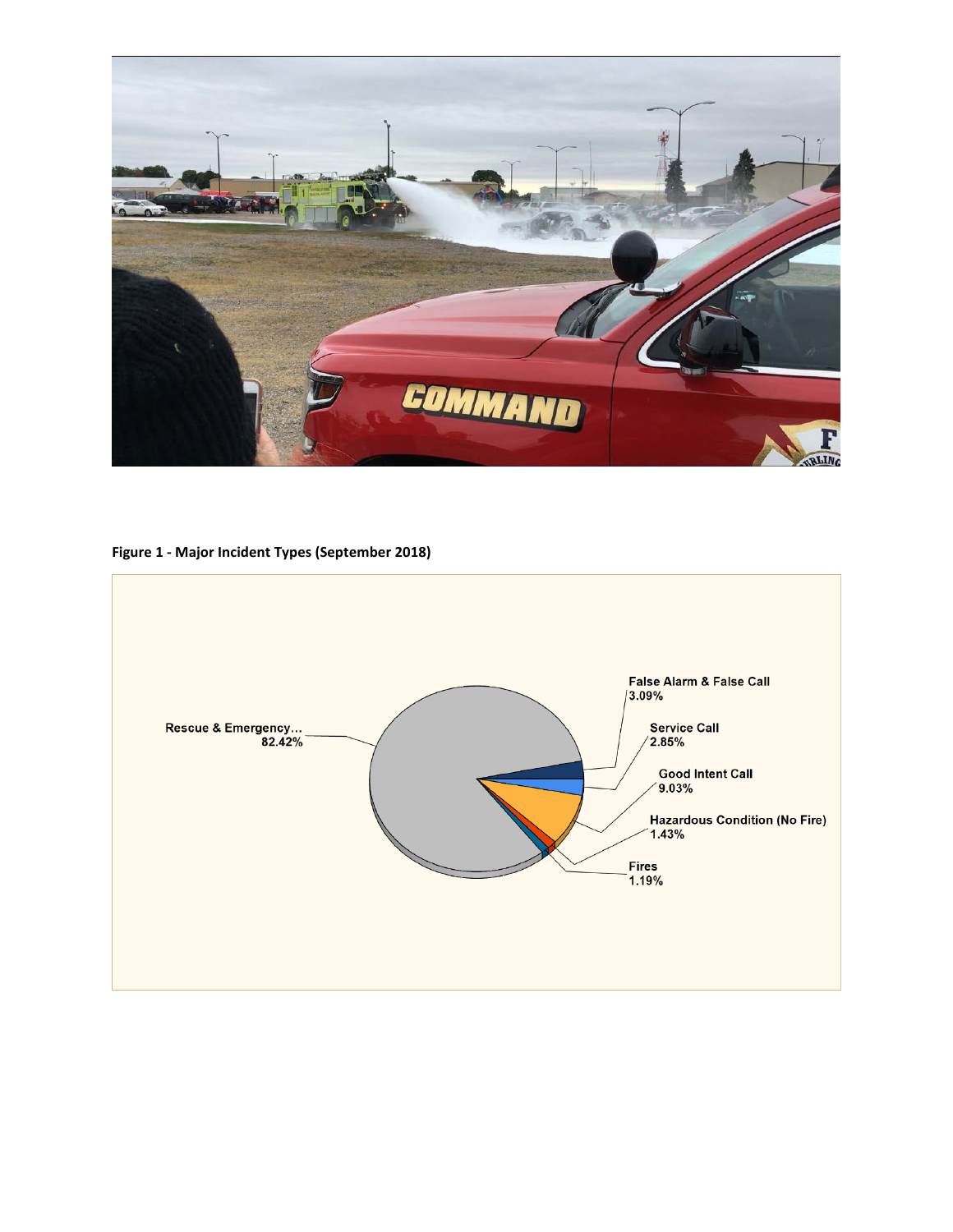#### **Fire Prevention**

Crews installed 50 smoke alarms and 4 carbon monoxide alarms in September. These alarms will protect 38 adults and 17 children in Burlington. Crews completed 12 home inspections. Pre-plans were completed on 7 area schools in September. Fire Marshal Crooks completed 31 inspections in September including several related to liquor licenses, permit required facilities, and daycare facilities.





#### **Other Activities**

- Firefighter Rosson and Fire Marshal Crooks received their 30-year tenure awards.
- The 9-11 Remembrance Ceremony was held at Central Fire Station.
- Crews participated in Heritage Days.
- Chief Trexel attended the DESCOM Advisory Board meeting and the Des Moines County EMS Association meeting.
- Fire Marshal Crooks attended the Iowa Association of Arson Investigators Conference.
- Deputy Chief Ryan attended the Henderson County EMS Association meeting and the Des Moines County Firefighter's Association meeting in Mediapolis.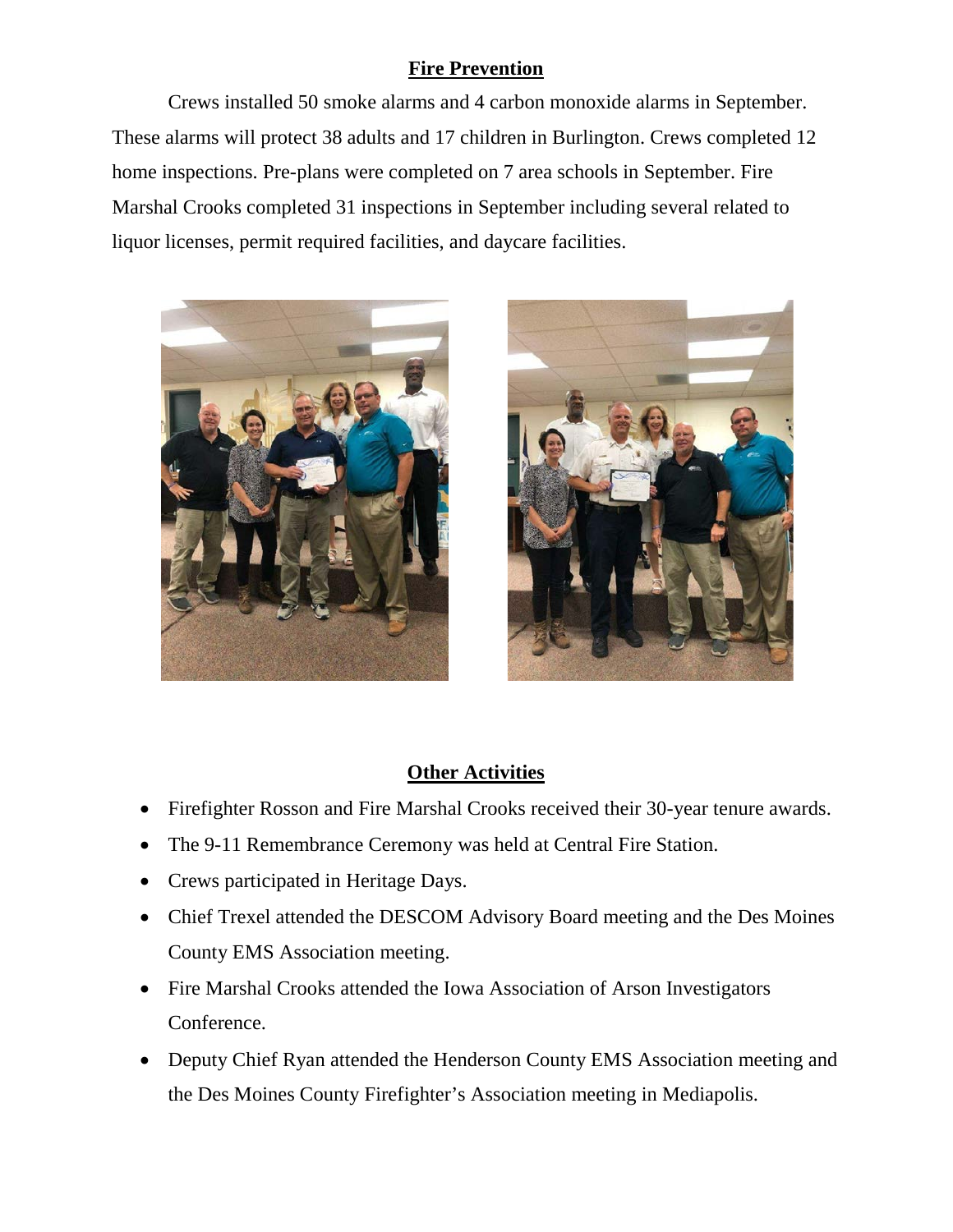- Crews participated in several events related to the Burlington Community High School Homecoming.
- Tiffany Siefken presented "The Physical Impacts of Trauma" on all three shifts.
- Lieutenant promotional testing was held at Central Fire Station.

2018 US fire statistics through October 8, 2018

- 1824 civilians have been killed in residential structure fires including 19 in Iowa
- 70 firefighters have died in the line of duty

Respectfully Submitted,

Matt Trexel

Fire Chief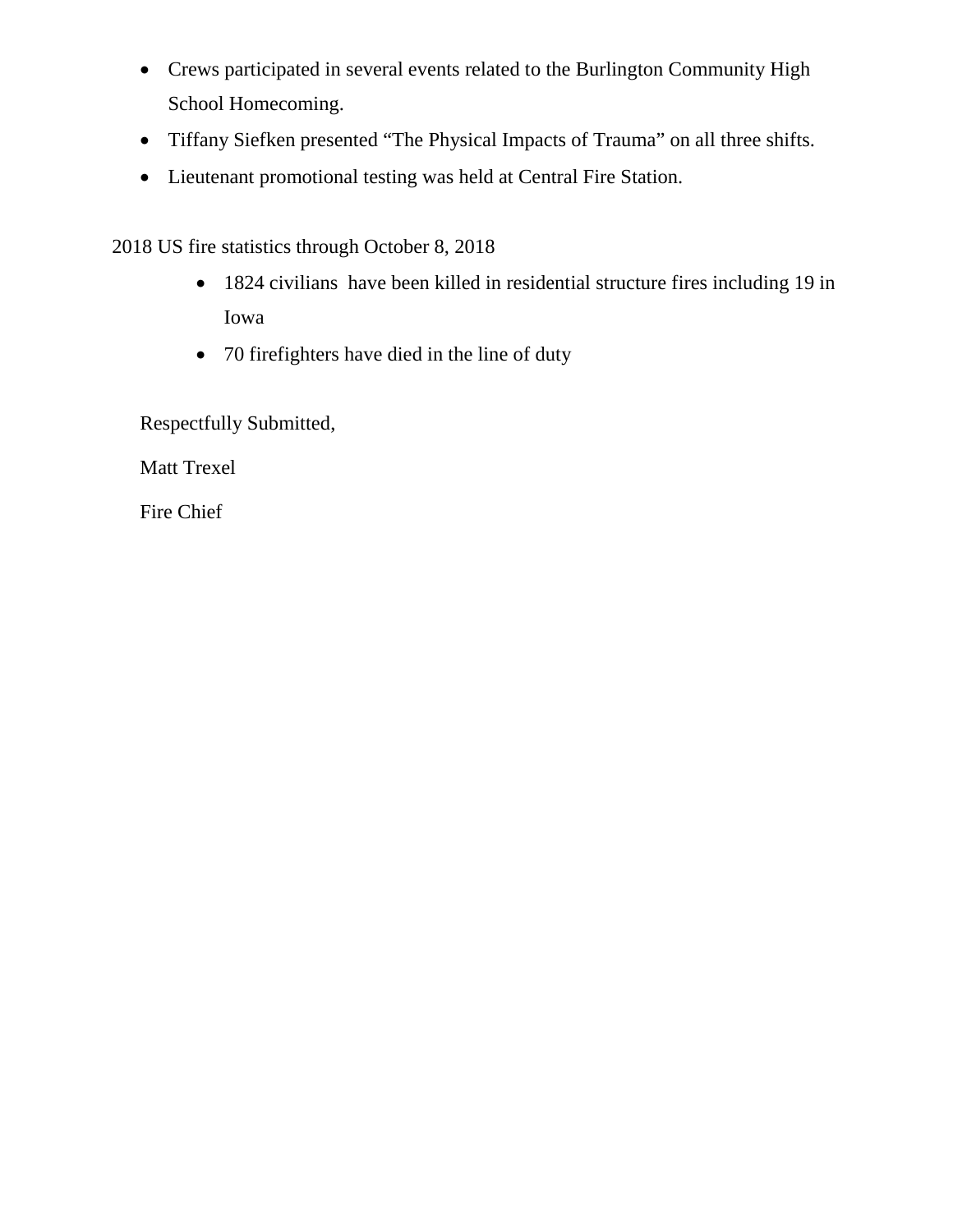Burlington, IA

This report was generated on 10/5/2018 1:31:31 PM

#### **Incident Statistics**

Start Date: 09/01/2018 | End Date: 09/30/2018

| <b>INCIDENT COUNT</b>                                             |                                     |                                     |                                              |  |
|-------------------------------------------------------------------|-------------------------------------|-------------------------------------|----------------------------------------------|--|
| <b>INCIDENT TYPE</b>                                              |                                     |                                     | # INCIDENTS                                  |  |
| <b>EMS</b>                                                        |                                     | 347                                 |                                              |  |
| <b>FIRE</b>                                                       |                                     |                                     | 74                                           |  |
| <b>TOTAL</b>                                                      |                                     |                                     | 421                                          |  |
|                                                                   |                                     | <b>TOTAL TRANSPORTS (N2 and N3)</b> |                                              |  |
| <b>APPARATUS</b>                                                  | # of APPARATUS<br><b>TRANSPORTS</b> | # of PATIENT TRANSPORTS             | <b>TOTAL # of PATIENT</b><br><b>CONTACTS</b> |  |
| $\mathbf{0}$                                                      | $\mathbf{0}$                        | $\mathbf{0}$                        | $\mathbf{0}$                                 |  |
| 751                                                               | 112                                 | 160                                 | 160                                          |  |
| 752                                                               | 30                                  | 41                                  | 41                                           |  |
| 753                                                               | 39                                  | 50                                  | 51                                           |  |
| 754                                                               | 10                                  | 12                                  | 12                                           |  |
| 755                                                               | 69                                  | 83                                  | 83                                           |  |
| <b>TOTAL</b>                                                      | 260                                 | 346                                 | 347                                          |  |
| <b>PRE-INCIDENT VALUE</b><br><b>LOSSES</b>                        |                                     |                                     |                                              |  |
| \$25,500.00<br>\$15,500.00                                        |                                     |                                     |                                              |  |
| <b>CO CHECKS</b>                                                  |                                     |                                     |                                              |  |
| 736 - CO detector activation due to malfunction<br>$\overline{2}$ |                                     |                                     |                                              |  |
| $\overline{\mathbf{2}}$<br><b>TOTAL</b>                           |                                     |                                     |                                              |  |
| <b>MUTUAL AID</b>                                                 |                                     |                                     |                                              |  |
| <b>Aid Type</b>                                                   |                                     | <b>Total</b>                        |                                              |  |
| Aid Given                                                         |                                     | 1                                   |                                              |  |
| <b>Aid Received</b>                                               |                                     |                                     | $\mathbf{1}$                                 |  |
| <b>OVERLAPPING CALLS</b>                                          |                                     |                                     |                                              |  |
| # OVERLAPPING                                                     |                                     |                                     | % OVERLAPPING                                |  |
| 147<br>34.92                                                      |                                     |                                     |                                              |  |
| LIGHTS AND SIREN - AVERAGE RESPONSE TIME (Dispatch to Arrival)    |                                     |                                     |                                              |  |
| <b>Station</b>                                                    |                                     | <b>EMS</b>                          | <b>FIRE</b>                                  |  |
| Station 1                                                         |                                     | 0:06:18                             | 0:06:27                                      |  |
| Station 2                                                         |                                     | 0:06:02                             | 0:05:30                                      |  |
| <b>Station 3 (Public Works)</b>                                   |                                     | 0:10:20                             | 0:05:11                                      |  |
| Station 3 (WBFD)<br>0:07:41                                       |                                     |                                     |                                              |  |
| <b>AVERAGE FOR ALL CALLS</b><br>0:06:29                           |                                     |                                     |                                              |  |

Only Reviewed Incidents included. CO Checks only includes Incident Types: 424, 736 and 734. # Apparatus Transports = # of incidents where apparatus transported. # Patient Transports = # of PCR with disposition "Treated, Transported by EMS". # Patient Contacts = # of PCR contacted by apparatus. This report now returns both NEMSIS 2 & 3 data as appropriate. The set of 2 set of 2 set of 2 set of 2 set of 2 set of 2 set of 2 set of 2 set of 2



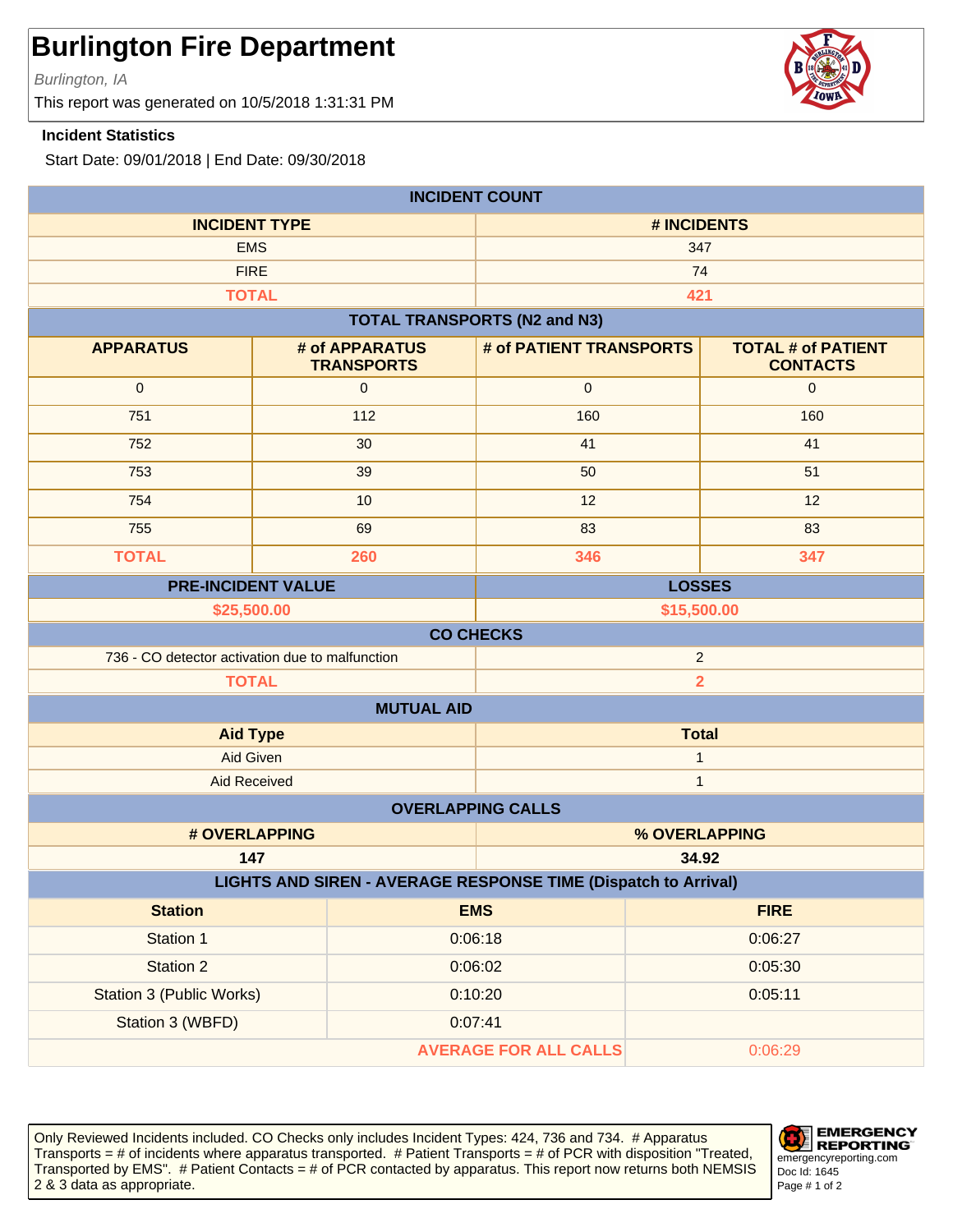| <b>LIGHTS AND SIREN - AVERAGE TURNOUT TIME (Dispatch to Enroute)</b> |         |            |                                      |
|----------------------------------------------------------------------|---------|------------|--------------------------------------|
| <b>Station</b>                                                       |         | <b>EMS</b> | <b>FIRE</b>                          |
| Station 1                                                            |         | 0:01:32    | 0:02:21                              |
| Station 2                                                            | 0:02:02 |            | 0:02:01                              |
| Station 3 (Public Works)                                             | 0:02:01 |            | 0:01:55                              |
| Station 3 (WBFD)                                                     | 0:01:09 |            |                                      |
| <b>AVERAGE FOR ALL CALLS</b><br>0:01:48                              |         |            |                                      |
| <b>AGENCY</b>                                                        |         |            | <b>AVERAGE TIME ON SCENE (MM:SS)</b> |
| <b>Burlington Fire Department</b>                                    |         | 19:55      |                                      |

Only Reviewed Incidents included. CO Checks only includes Incident Types: 424, 736 and 734. # Apparatus Transports = # of incidents where apparatus transported. # Patient Transports = # of PCR with disposition "Treated, Transported by EMS". # Patient Contacts = # of PCR contacted by apparatus. This report now returns both NEMSIS 2 & 3 data as appropriate.

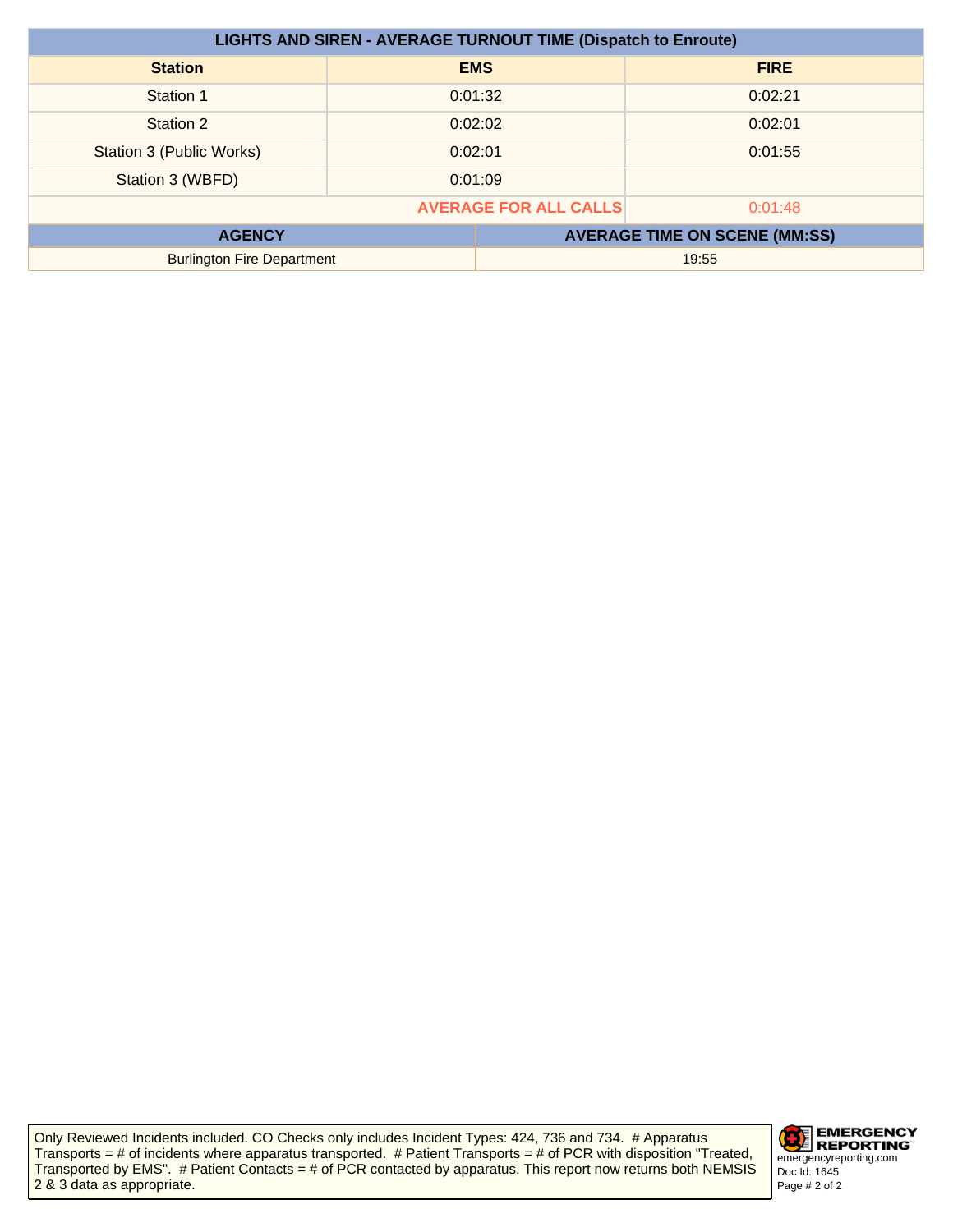Burlington, IA

This report was generated on 10/8/2018 10:19:17 AM





Response Mode: Lights and Sirens | Start Date: 09/01/2018 | End Date: 09/30/2018

| Zone                           | <b>AVERAGE RESPONSE TIME (in minutes)</b> |
|--------------------------------|-------------------------------------------|
| City of Middletown             | 18.02                                     |
| Danville Township              | 15.95                                     |
| <b>Henderson County</b>        | 15.86                                     |
| City of Danville               | 15.20                                     |
| <b>Benton Township</b>         | 12.22                                     |
| <b>Flint River Township</b>    | 11.76                                     |
| <b>Tama Township</b>           | 9.70                                      |
| <b>Union Township</b>          | 8.41                                      |
| <b>City of West Burlington</b> | 7.07                                      |
| City of Burlington             | 5.12                                      |
| Concordia Township             | 4.58                                      |

Only REVIEWED incidents included.Response Time is Dispatched to Arrived. Includes all apparatus with arival times. Excludes "Cancelled" apparatus.

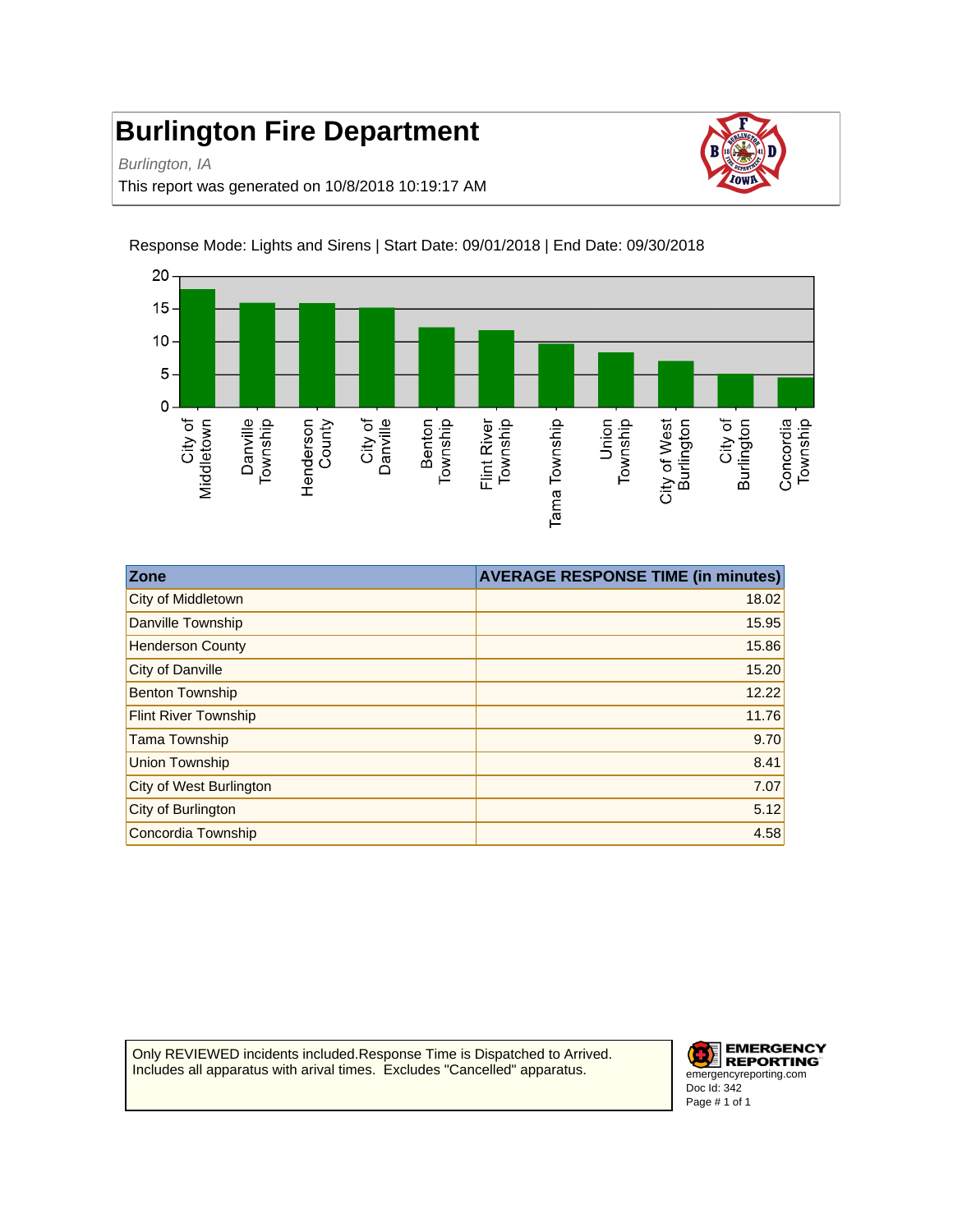Burlington, IA

This report was generated on 10/5/2018 1:32:10 PM



#### **Breakdown by Major Incident Types for Date Range**

Zone(s): All Zones | Start Date: 09/01/2018 | End Date: 09/30/2018



| <b>MAJOR INCIDENT TYPE</b>         | # INCIDENTS | % of TOTAL |
|------------------------------------|-------------|------------|
| <b>Fires</b>                       | 5           | 1.19%      |
| Rescue & Emergency Medical Service | 347         | 82.42%     |
| Hazardous Condition (No Fire)      | 6           | 1.43%      |
| Service Call                       | 12          | 2.85%      |
| Good Intent Call                   | 38          | 9.03%      |
| False Alarm & False Call           | 13          | 3.09%      |
| ΤΟΤΑL                              | 421         | 100.00%    |

Only REVIEWED incidents included. Summary results for a major incident type are not displayed if the count is zero.

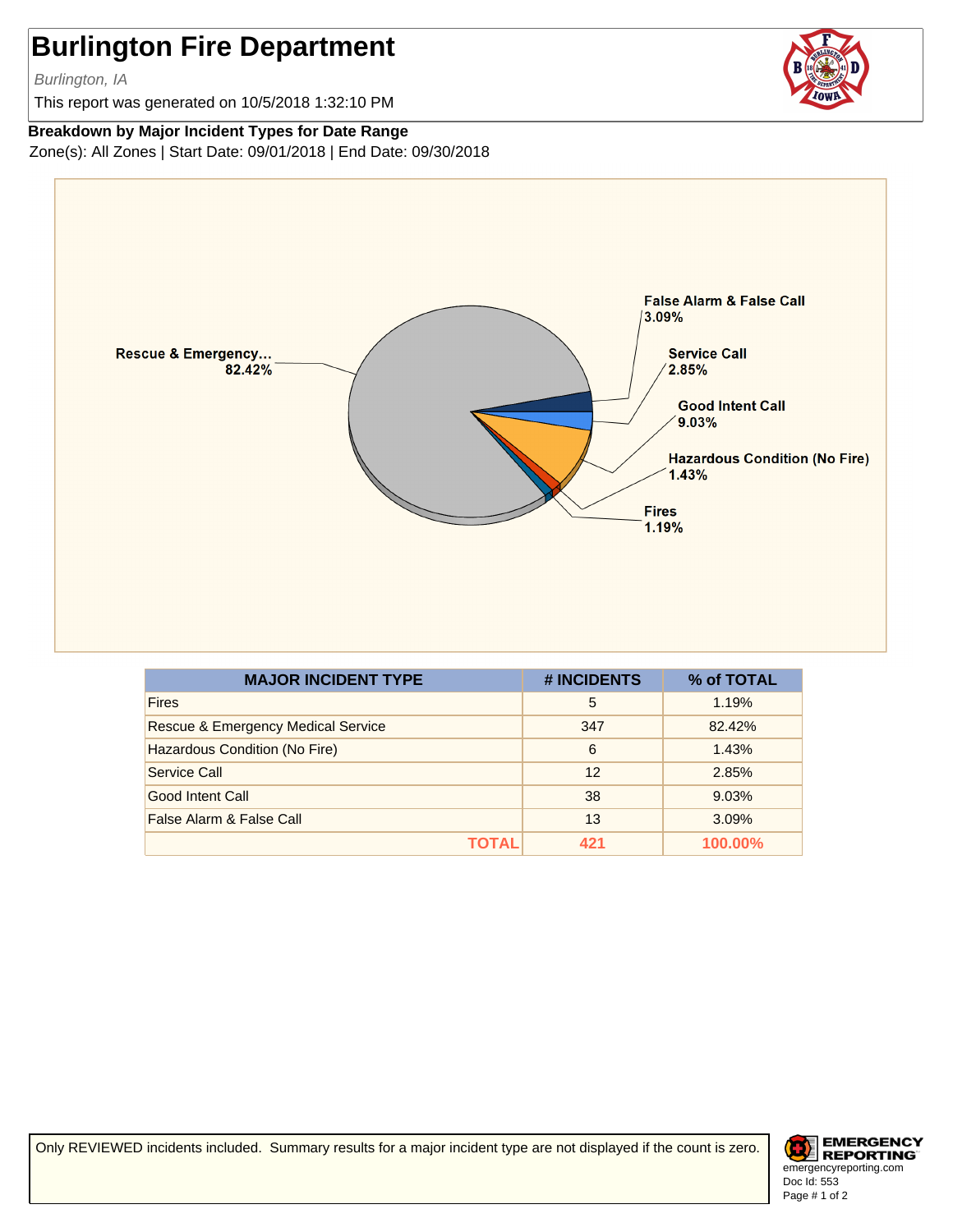| <b>Detailed Breakdown by Incident Type</b>               |                |            |
|----------------------------------------------------------|----------------|------------|
| <b>INCIDENT TYPE</b>                                     | # INCIDENTS    | % of TOTAL |
| 111 - Building fire                                      | 1              | 0.24%      |
| 116 - Fuel burner/boiler malfunction, fire confined      | 1              | 0.24%      |
| 118 - Trash or rubbish fire, contained                   | 1              | 0.24%      |
| 131 - Passenger vehicle fire                             | $\overline{c}$ | 0.48%      |
| 320 - Emergency medical service, other                   | $\mathbf{1}$   | 0.24%      |
| 321 - EMS call, excluding vehicle accident with injury   | 329            | 78.15%     |
| 322 - Motor vehicle accident with injuries               | 10             | 2.38%      |
| 323 - Motor vehicle/pedestrian accident (MV Ped)         | 1              | 0.24%      |
| 324 - Motor vehicle accident with no injuries.           | 6              | 1.43%      |
| 411 - Gasoline or other flammable liquid spill           | $\overline{2}$ | 0.48%      |
| 412 - Gas leak (natural gas or LPG)                      | 1              | 0.24%      |
| 440 - Electrical wiring/equipment problem, other         | 1              | 0.24%      |
| 442 - Overheated motor                                   | 1              | 0.24%      |
| 444 - Power line down                                    | 1              | 0.24%      |
| 553 - Public service                                     | $\overline{c}$ | 0.48%      |
| 555 - Defective elevator, no occupants                   | $\mathbf{1}$   | 0.24%      |
| 561 - Unauthorized burning                               | 8              | 1.90%      |
| 571 - Cover assignment, standby, moveup                  | 1              | 0.24%      |
| 611 - Dispatched & cancelled en route                    | 24             | 5.70%      |
| 622 - No incident found on arrival at dispatch address   | 10             | 2.38%      |
| 651 - Smoke scare, odor of smoke                         | 3              | 0.71%      |
| 652 - Steam, vapor, fog or dust thought to be smoke      | 1              | 0.24%      |
| 731 - Sprinkler activation due to malfunction            | 1              | 0.24%      |
| 733 - Smoke detector activation due to malfunction       | $\overline{4}$ | 0.95%      |
| 735 - Alarm system sounded due to malfunction            | $\overline{2}$ | 0.48%      |
| 736 - CO detector activation due to malfunction          | $\overline{c}$ | 0.48%      |
| 743 - Smoke detector activation, no fire - unintentional | $\mathbf{1}$   | 0.24%      |
| 744 - Detector activation, no fire - unintentional       | 1              | 0.24%      |
| 745 - Alarm system activation, no fire - unintentional   | $\overline{c}$ | 0.48%      |
| <b>TOTAL INCIDENTS:</b>                                  | 421            | 100.00%    |

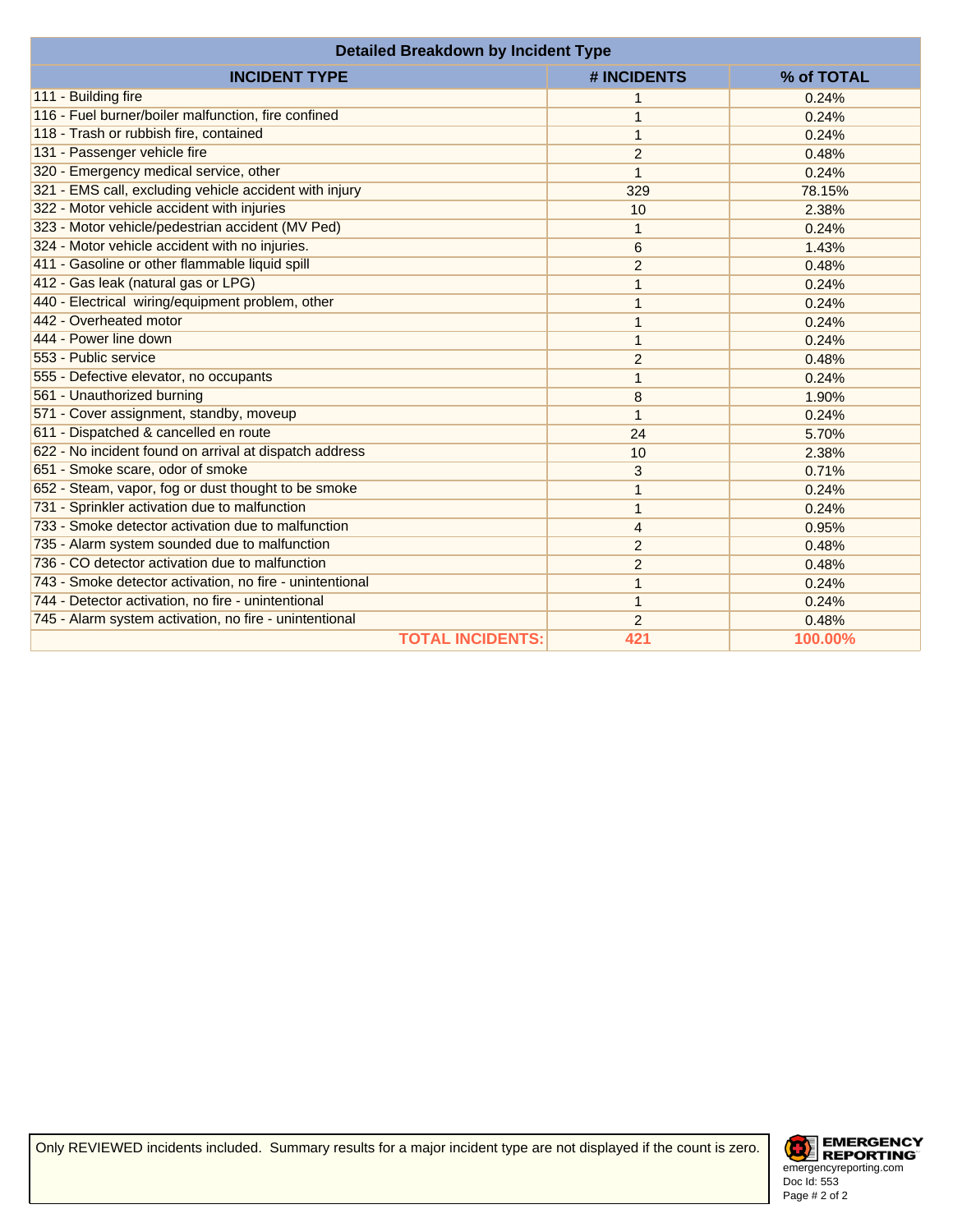Burlington, IA

This report was generated on 10/5/2018 1:32:56 PM

#### **Patient Age Breakdown for Date Range (NEMSIS 3 Incidents Only)**

Start Date: 09/01/2018 | End Date: 09/30/2018



| <b>AGE RANGE</b> | # PATIENTS |
|------------------|------------|
| $0 - 18$         | 31         |
| $19 - 30$        | 35         |
| $31 - 40$        | 39         |
| $41 - 50$        | 38         |
| $51 - 60$        | 40         |
| $61 - 70$        | 50         |
| $71 - 80$        | 47         |
| $81 - 90$        | 46         |
| $91 - 100$       | 20         |

NEMSIS 3 Incidents only. Patient Age information pulls from the EMS Patient Info screen of a PCR. Incidents must be Completed or Reviewed.



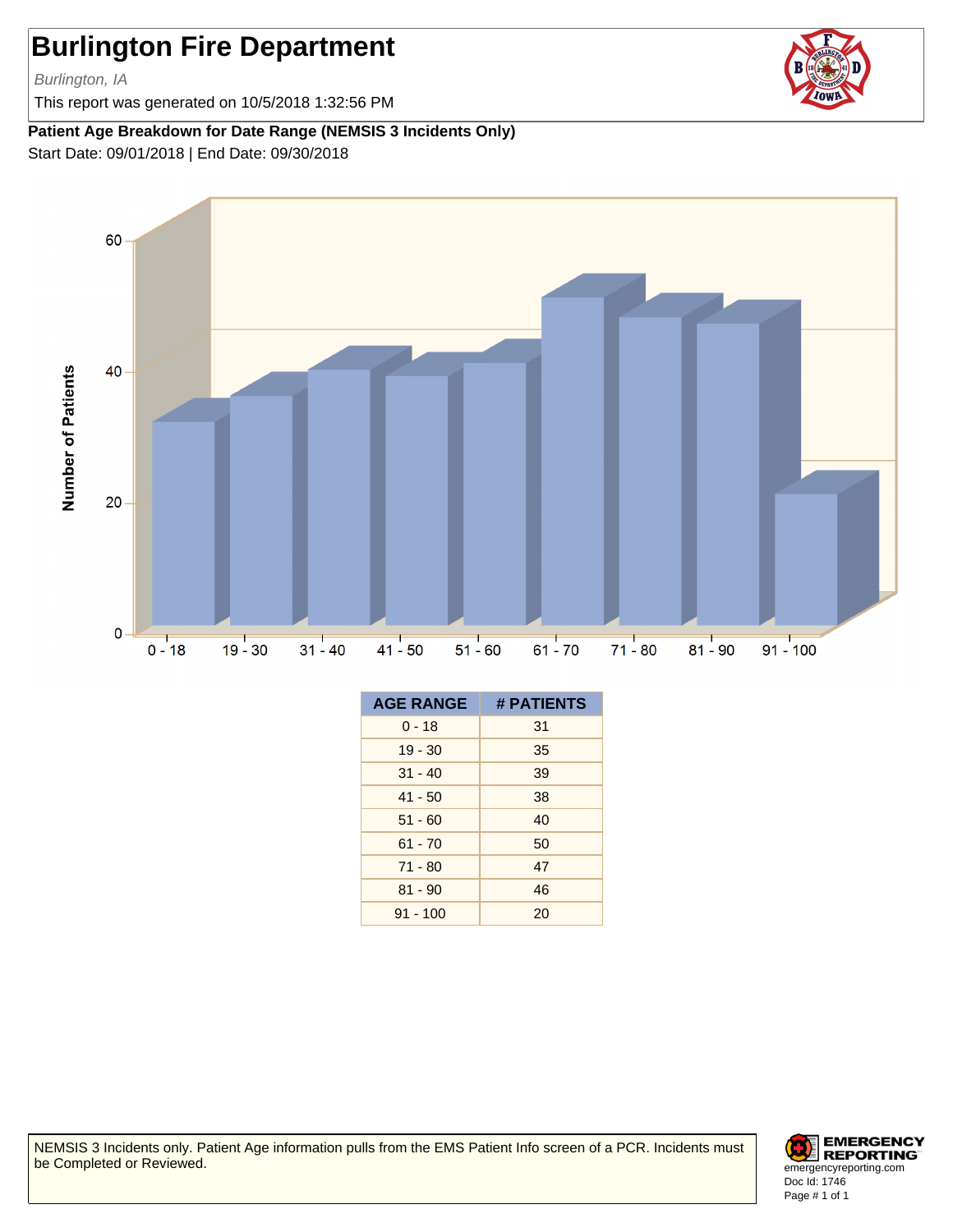Burlington, IA

This report was generated on 10/5/2018 1:33:46 PM



**Count of Medications Given for Date Range (N2-N3)**

Start Date: 09/01/2018 | End Date: 09/30/2018

| <b>MEDICATION</b>                 | # TIMES<br><b>ADMINISTERED</b> |
|-----------------------------------|--------------------------------|
| Adenosine                         | 1                              |
| Albuterol                         | 24                             |
| Aspirin                           | 13                             |
| Atropine                          | 1                              |
| Dextrose 50 % Injectable Solution | 4                              |
| Diphenhydramine                   | $\overline{c}$                 |
| Epinephrine 0.1 MG/ML             | 3                              |
| Etomidate                         | $\overline{4}$                 |
| Fentanyl                          | 39                             |
| Furosemide                        | $\overline{c}$                 |
| Glucose                           | 1                              |
| <b>Lactated Ringer's Solution</b> | $\overline{c}$                 |
| Lorazepam                         | $\overline{c}$                 |
| Midazolam                         | 5                              |
| Morphine                          | 5                              |
| Naloxone                          | 14                             |
| Nitroglycerin                     | 10                             |
| Norepinephrine                    | 1                              |
| Normal saline                     | 26                             |
| Ondansetron                       | 25                             |
| Oxygen                            | 49                             |
| Vecuronium                        | 3                              |
| Zosyn                             | 1                              |

This report now returns both NEMSIS 2 & 3 data as appropriate. For Nemsis 2 Patients: report includes patient information where YES is selected for the WAS PATIENT TRANSPORTED BY THIS UNIT? question on the EMS Patient Questionnaire screen of a PCR. Only REVIEWED incidents included.

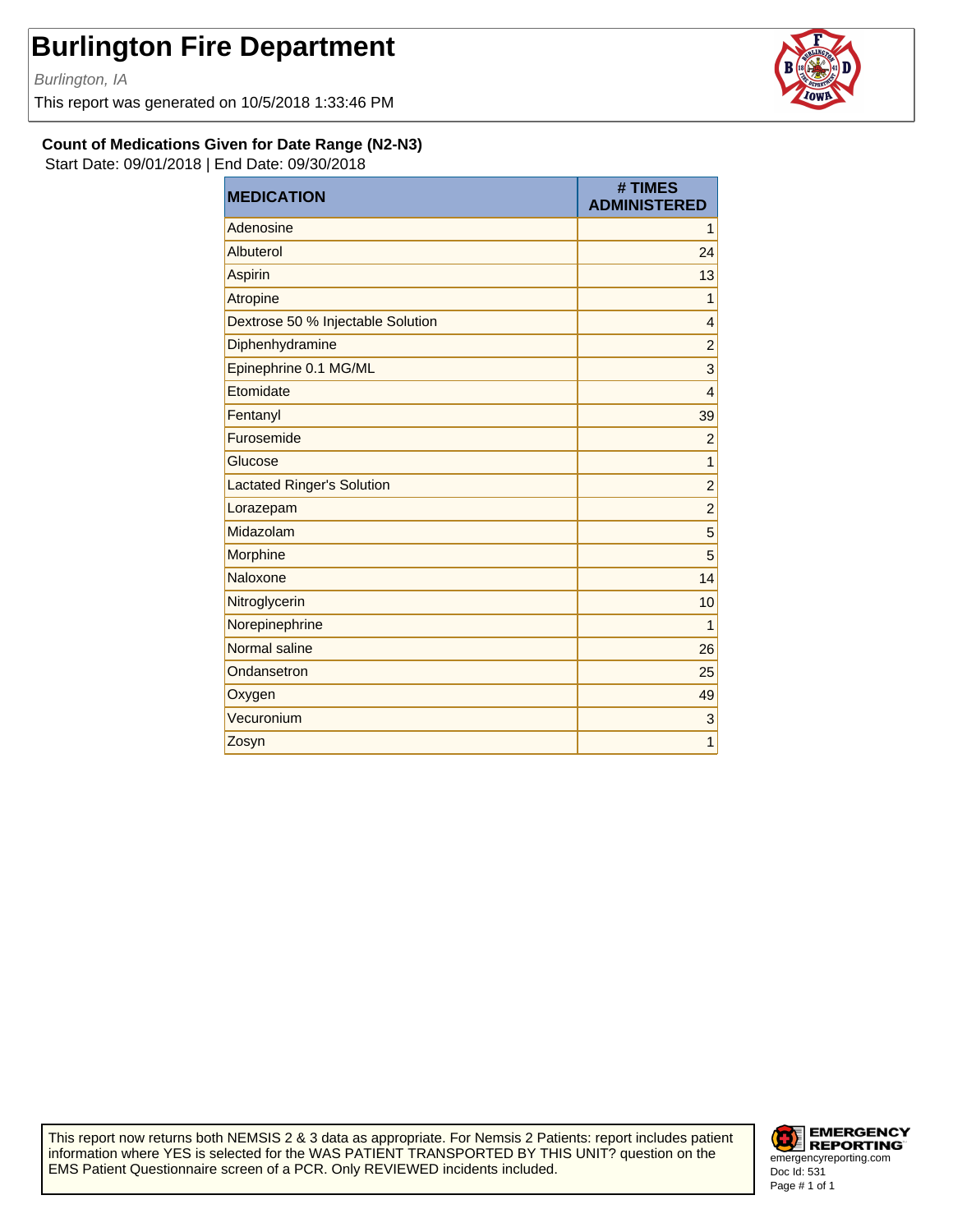Burlington, IA

This report was generated on 10/5/2018 1:35:17 PM



**Incident Count per Complaint Reported by Dispatch for Date Range (NEMSIS 3 Incidents Only)** Start Date: 09/01/2018 | End Date: 09/30/2018

| <b>COMPLAINT REPORTED BY DISPATCH</b>                           | # INCIDENTS     |
|-----------------------------------------------------------------|-----------------|
| <b>Abdominal Pain/Problems</b>                                  | 9               |
| <b>Allergic Reaction/Stings</b>                                 | 3               |
| <b>Animal Bite</b>                                              | 1               |
| Assault                                                         | 6               |
| <b>Back Pain (Non-Traumatic)</b>                                | 6               |
| <b>Breathing Problem</b>                                        | 37              |
| <b>Chest Pain (Non-Traumatic)</b>                               | 21              |
| Convulsions/Seizure                                             | 12 <sup>2</sup> |
| Diabetic Problem                                                | 7               |
| Drowning/Diving/SCUBA Accident                                  | $\mathbf{1}$    |
| <b>Falls</b>                                                    | 54              |
| Headache                                                        | $\overline{2}$  |
| <b>Heart Problems/AICD</b>                                      | $\mathbf{1}$    |
| Hemorrhage/Laceration                                           | 10              |
| <b>Medical Alarm</b>                                            | $\overline{4}$  |
| No Other Appropriate Choice                                     | 21              |
| Overdose/Poisoning/Ingestion                                    | 6               |
| Pregnancy/Childbirth/Miscarriage                                | 1               |
| Psychiatric Problem/Abnormal<br><b>Behavior/Suicide Attempt</b> | 15              |
| <b>Sick Person</b>                                              | 30              |
| <b>Stab/Gunshot Wound/Penetrating Trauma</b>                    | $\overline{2}$  |
| Stroke/CVA                                                      | 4               |
| <b>Traffic/Transportation Incident</b>                          | 11              |
| Transfer/Interfacility/Palliative Care                          | 26              |
| <b>Traumatic Injury</b>                                         | 9               |
| Unconscious/Fainting/Near-Fainting                              | 27              |
| Unknown Problem/Person Down                                     | 11              |

Incidents included must be NEMSIS 3 and either Complete or Reviewed. COMPLAINT REPORTED BY DISPATCH is recorded on Basic Info 5. If looking for NEMSIS 2 Incidents, refer to Report #1041.

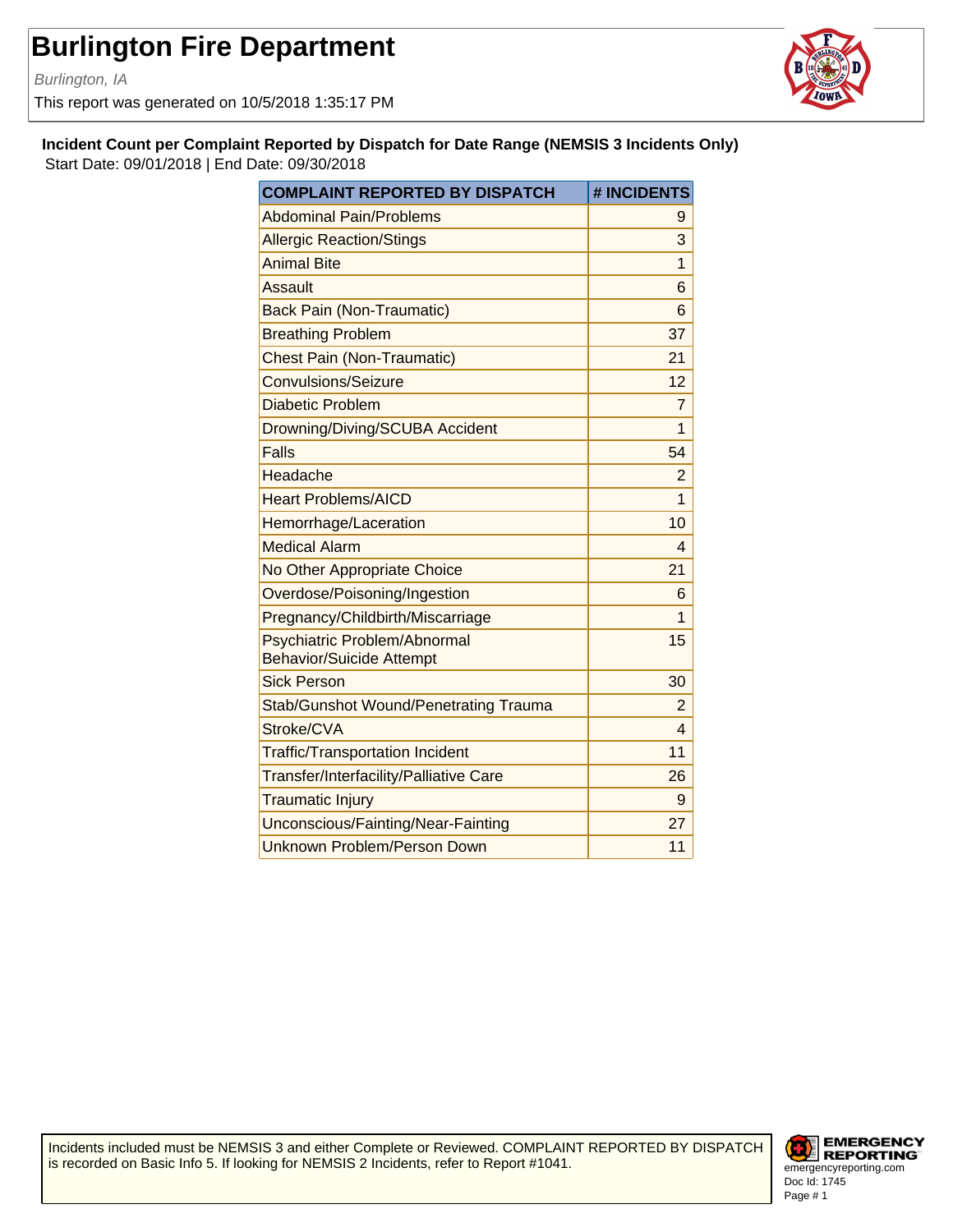Burlington, IA

This report was generated on 10/5/2018 1:36:34 PM



#### **Patient Transport Count per Destination for Date Range (N2-N3)**

Start Date: 09/01/2018 | End Date: 09/30/2018

| <b>HOSPITAL DESTINATION</b>          | # TRANSPORTS |
|--------------------------------------|--------------|
| <b>Blair House</b>                   |              |
| Danville Care Center                 |              |
| <b>Genesis East</b>                  |              |
| <b>Great River Medical Center</b>    | 234          |
| <b>Klein Unit</b>                    |              |
| Residence                            |              |
| <b>Unity Point Trinity</b>           |              |
| University of Iowa Hospital & Clinic | 11           |
| <b>Veterans Hospital</b>             |              |

Only REVIEWED incidents included. This report now returns both NEMSIS 2 & 3 data as appropriate.

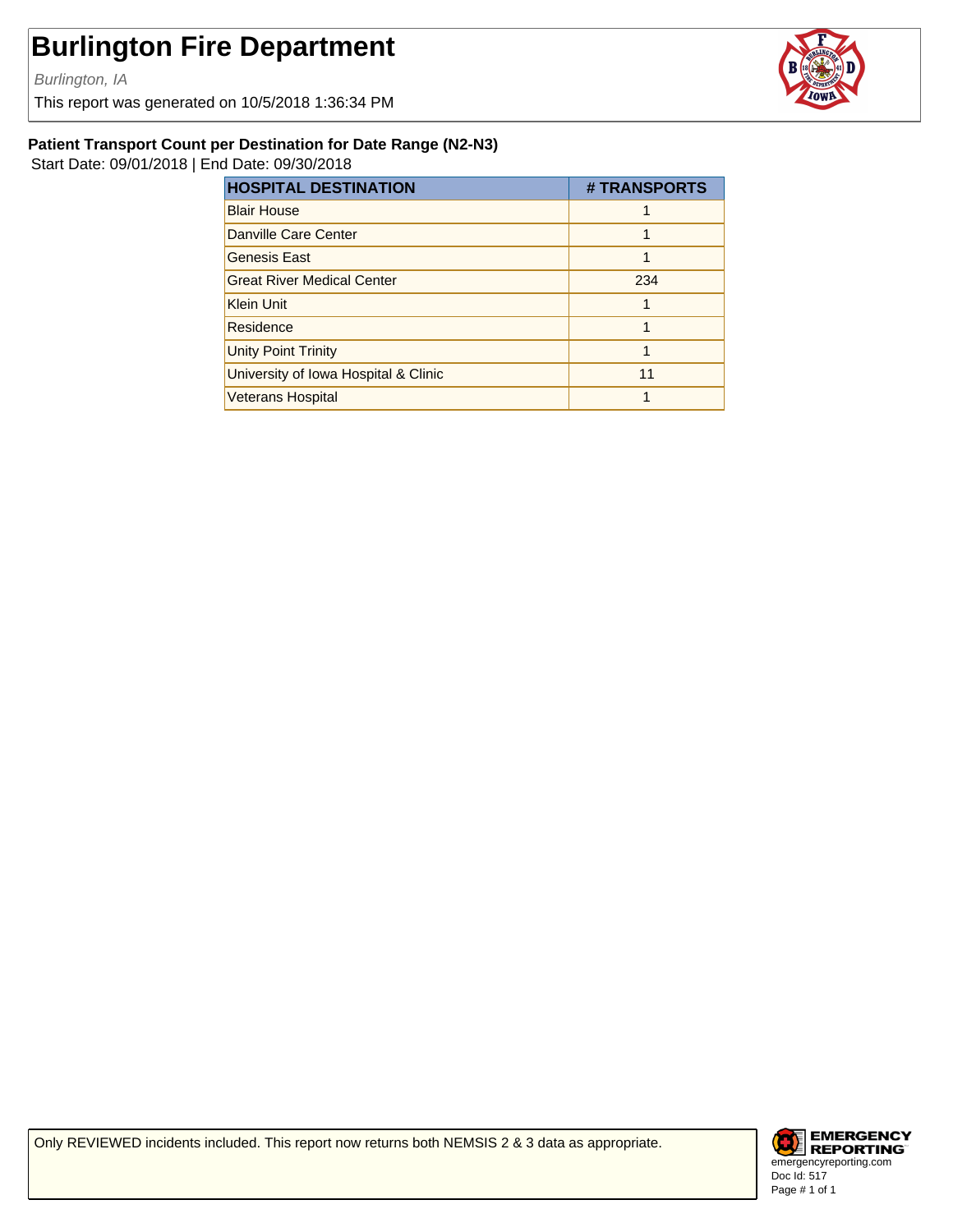#### **Matt Trexel**

| From:    | LIFENET Notifications Service <web@lifenetsystems.com></web@lifenetsystems.com> |
|----------|---------------------------------------------------------------------------------|
| Sent:    | Monday, October 01, 2018 1:36 AM                                                |
| To:      | Matt Trexel                                                                     |
| Subject: | LIFENET System: Transmission Summary Report is available (9/1/2018 - 10/1/2018) |

**PHYSIO**<br>CONTROL

## **LIFENET**<sup>\*</sup>System